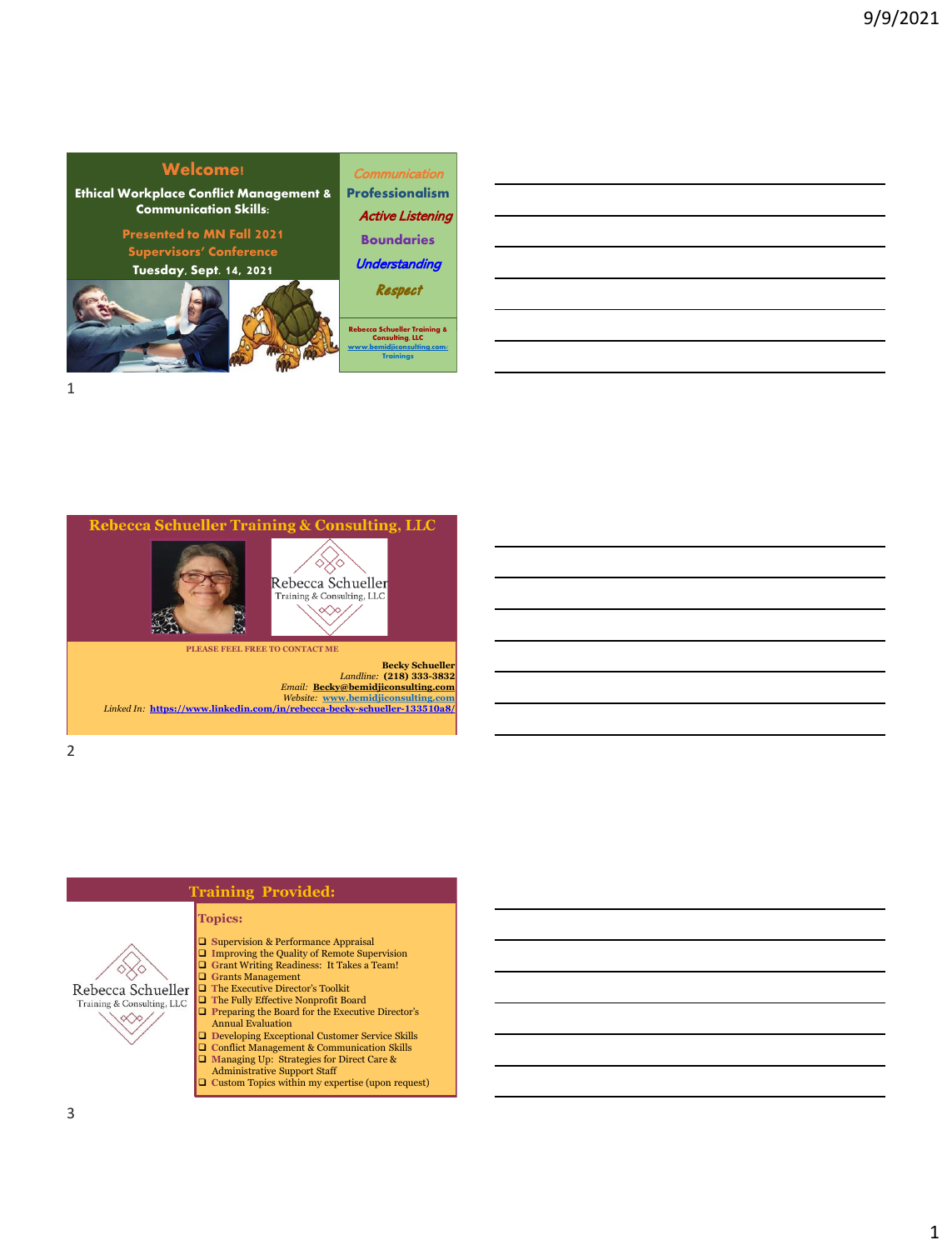# **Consulting Services:**

- ❑ **E**xecutive & supervisory coaching & mentoring
- ❑ **S**upport for Organizational Culture Shifts
- ❑ **B**oard support: Executive Director Transitions, Onboarding, & Executive Director Evaluation
- ❑ **S**trategic planning & Annual Planning
- ❑ **M**eeting facilitation for strategic discussions & difficult conversations
- ❑ **P**itch me on other organizational needs

4

Rebecca Schueller Training & Consulting, LLC  $\ll \gg$ 

# **Learning Objectives**

| 临浪 | To uphold ethical values to treat coworkers, direct reports,<br>supervisors, and clients with dignity, respect, and<br>professionalism |
|----|----------------------------------------------------------------------------------------------------------------------------------------|
|    | To maintain the code of ethics in observing strong working<br>relationships during conflict and difficult conversations                |
|    | To observe boundaries and improve communication skills<br>during difficult conversations                                               |
|    | To maintain focus & willingness to change OUR own behavior                                                                             |
|    | To help motivate others to choose to change behavior                                                                                   |

5

## **Don't Take It Personally**

**"You can be the juiciest, ripest peach in the world, and there's still going to be people who hate peaches."**

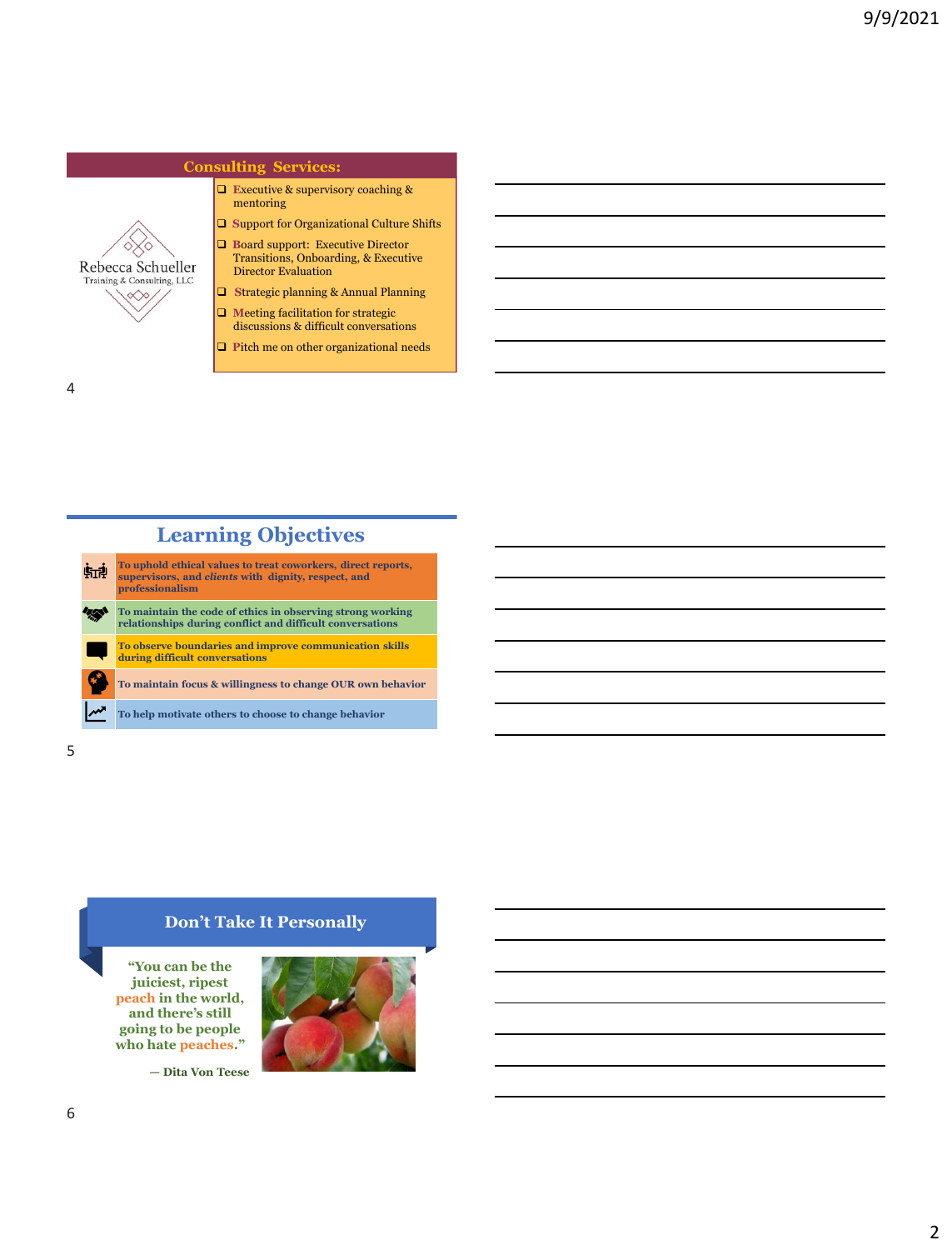# **What is Organizational Culture?**

"A set of shared **values, goals**, **attitude**s, and **practices** that characterize 'how we do things here.' … Your culture influences the way your employees feel about the work they do, where they see the company going, and what kind of effort they're willing to put in to reach that destination."

**Source: https://ceocoachinginternational.com/szulc-culture**

**James Cohen Szulc**



7

8

#### **Ethics & Values That Build Conflict-Competence in our Organizations**





- ❖ **We** welcome and hire for **diversity** in thought, life experience, and background
- ❖ **We** embrace a **relational approach** to accomplishing our work & re
- ❖ **We** value collaboration and recognize that in collaboration, there is always some **"productive conflict"**
- ❖ **We** seek **new growth and learning**  opportunities rather than "right" or "wrong" answers or ways to accomplish things
- ❖ **We** commit to **resolving conflicts productively** in ways that help our organization achieve its mission

#### **The Importance of Diverse Ideas**

**"When we're moving fast, we often default to our gut instincts--and the gut is where bias resides. We all have biases, like the bias toward the information we've heard most recently. But one of our biggest biases is for sameness: People who look like us and behave in a familiar way appear more predictable and so make us feel safer. We tend to trust their ideas more. In a crisis moment, somebody who's talking in a different way, at a different pace, using slightly different words, and offering a different theory feels more risky. But when a challenge is coming out of a diverse, interconnected world, having more people thinking alike is actually way more risky because the world is not homogeneous."**

#### **Jonathan McBride**

https://www.inc.com/magazine/202104/bill-shapiro/controlled-crisis-pressure-focus-ideas-jonathan-mcbride.html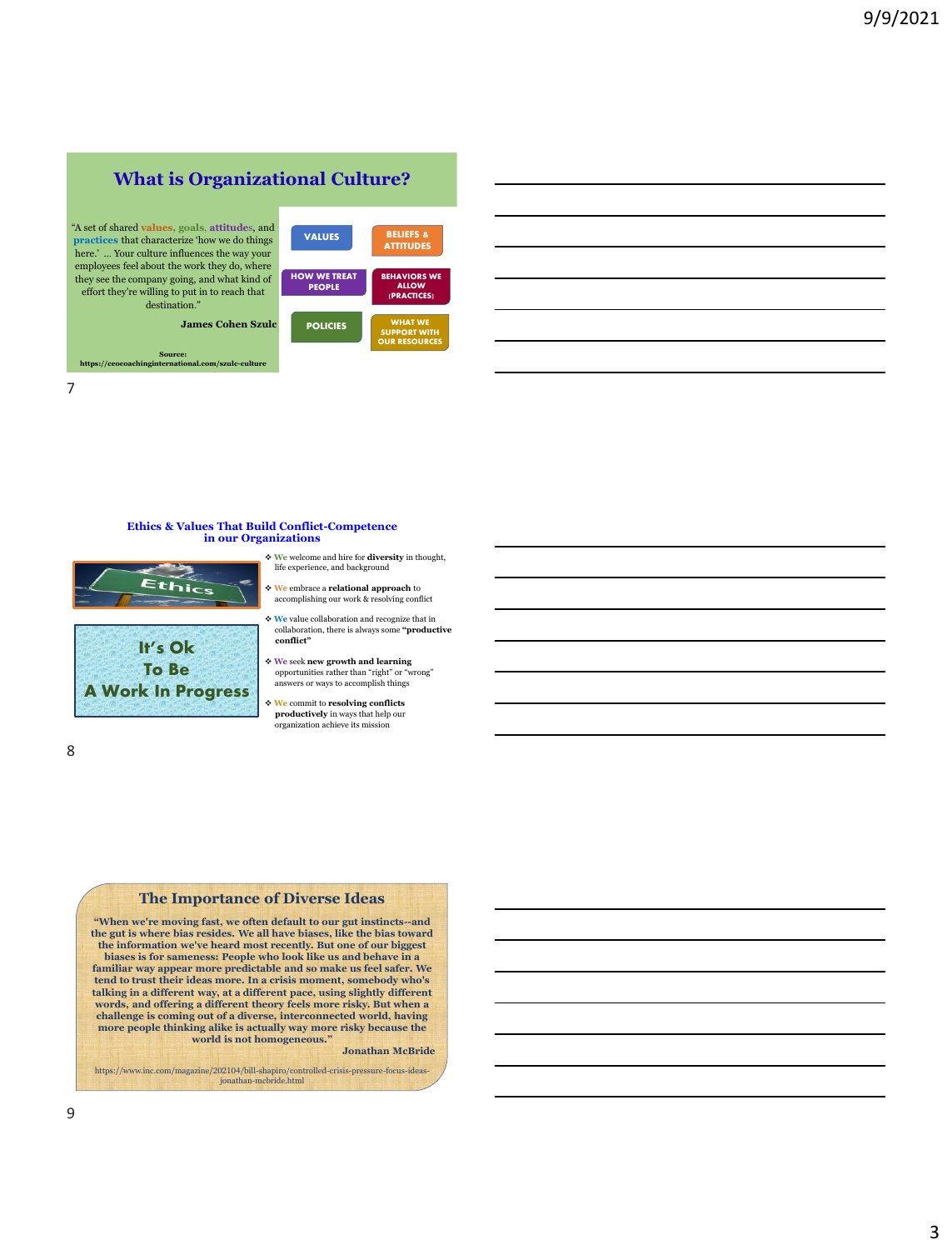#### **Building Conflict-Competence In Ourselves & Our Organizations**



❖**W**e promote *Psychological Safety* by developing group rules of engagement about how all staff treat each other & what's acceptable to resolve conflict(s)

❖ **W**e hire HR with background in supervision, managing teams, & performance appraisal

❖ **W**e provide high quality training & support for supervisors to manage individuals *and* teams

❖ **W**e provide tools and management and supervisory support to resolve conflict & we do it **EARLY! Why?**

10

## **How Supervisors Can Support Conflict Resolution**

- **A**sk staff to schedule time to talk with coworkers and let you know when it's scheduled
- 
- Don't let staff put you in the middle<br>• When possible, hold discussions jointly with all parties to the conflict<br>• If "offline" time is needed with individuals, don't allow them to use this time to vent
- 

#### **Guidance & Questions for staff:**

- 
- 1. So, your point is? 2. What do you want to happen as a result of this conversation?
- 3. Is there another way we can look at this situation? 4. What step(s) could you take that might encourage others to make some
- compromises?

11



## **Don't Penalize Conflict**

*Instead, Correct Unacceptable Behavior*

We need to know about **challenges and problems**…we don't just all want to "go with the flow"

We can tolerate some **productive discomfort**…we want to avoid prolonged, constant negativity, yelling, & personal attacks

Don't artificially impose **"consensus"** for every decision… not every individual has equal knowledge, skills, or expertise on every subject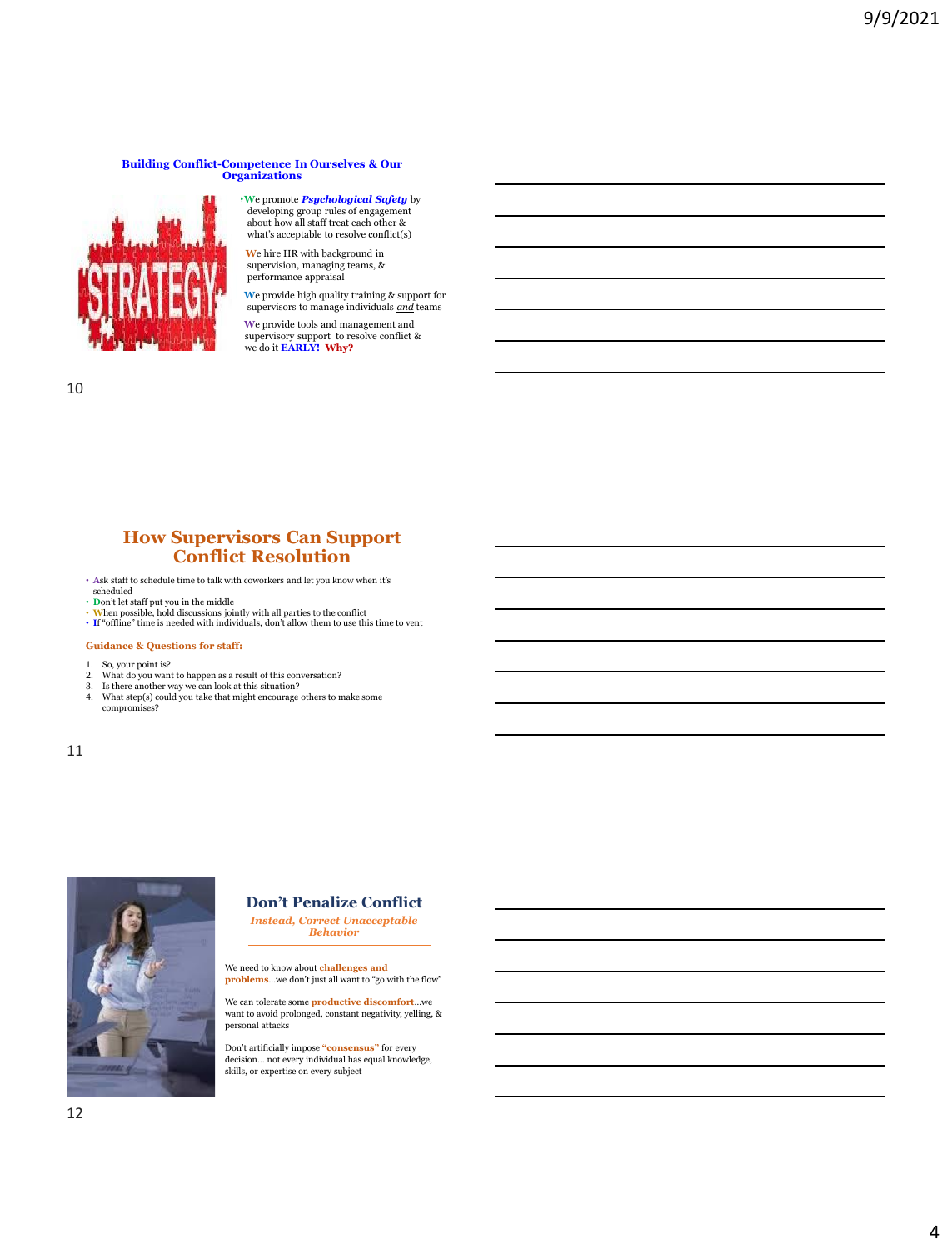

"The culture of any organization is shaped by the<br>worst behaviour the leaders<br>are willing to tolerate."

#### **Positive Organizational Culture Does Not Allow Toxic Venting**

• **We DO NOT VENT or DUMP about clients/customers OR co-workers and supervisors…we use "CONSTRUCTIVE DEBRIEFING"**

• **If staff feel the need to vent, the venting always goes UP (to a supervisor) – NOT OUT (to coworkers)** 

**Remember, you are ALWAYS creating your organizational culture!**

**Toxic Venting or "Dumping"**

▪ Goes on and on ▪ No accountability for their part in the

• Overwhelms you with many issues<br>• Keens repeating the same thing Keeps repeating the same thing

**•** Feels toxic/negative<br>• Overwhelms you with

▪ Blames others ▪ In victim mode

#### **Constructive Debriefing vs. Toxic Venting**

#### **Constructive Debriefing**

- ❖ Feels healthy
- ❖ Maintains focus on one topic
- $\div$  It's time-limited
- $\spadesuit\;$  Doesn't continually repeat issues
- ❖ No blaming
- $\bullet$  No victimizing
- $\div$  Show accountability for their part in the issue
- ❖ Open to solutions after expressing yourself

*Source: T*he Difference Between Venting and Dumping by Judith Orloff, MD, 9/8/17,<br>https://www.psychologytoday.com/us/hlog/the-empaths-survival-guide/201709/the-difference-<br><u>between-venting and-</u>dumping Note: Becky uses th

issue ▪ Not open to solutions

14

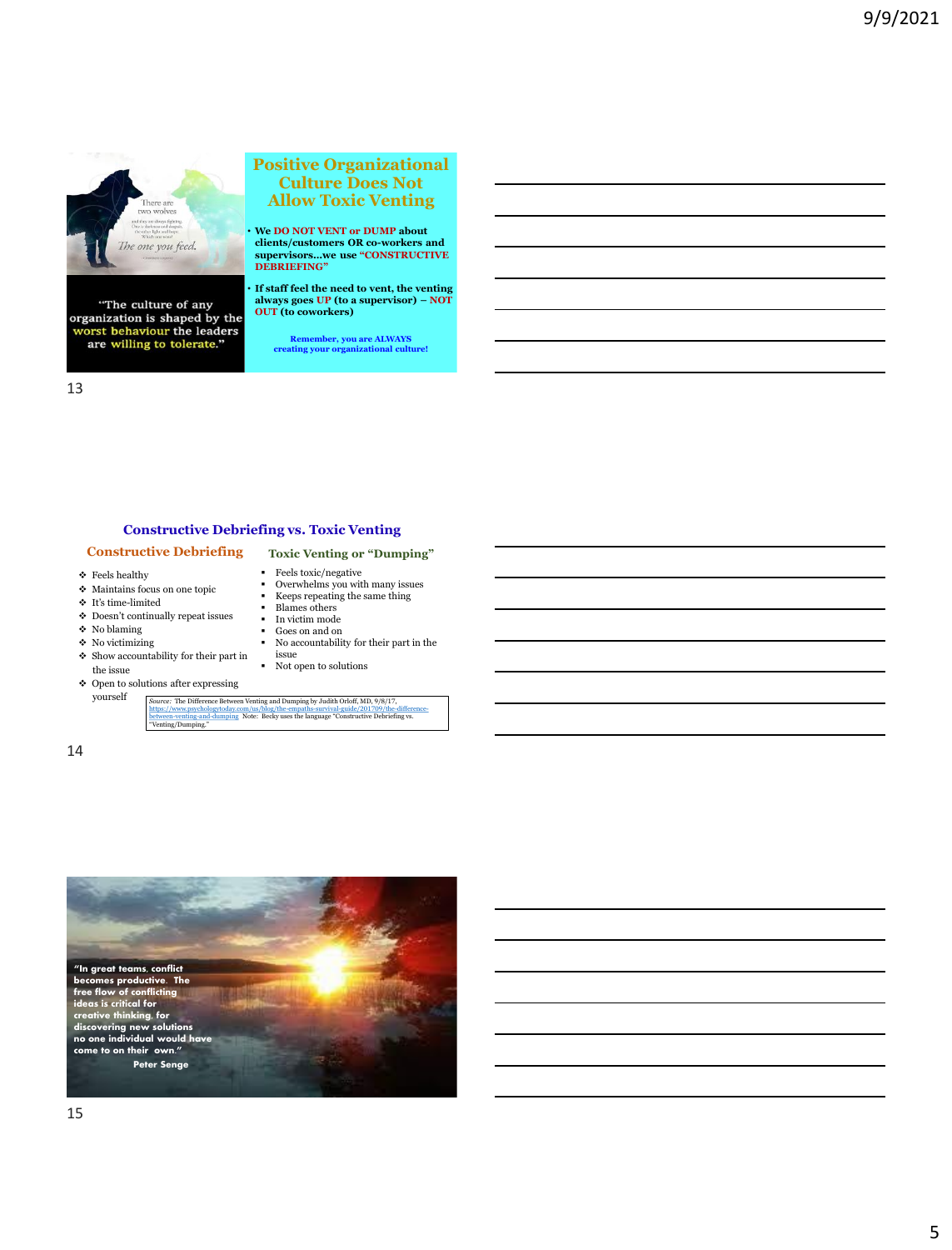



17

## **Human Connection Activates Oxytocin**



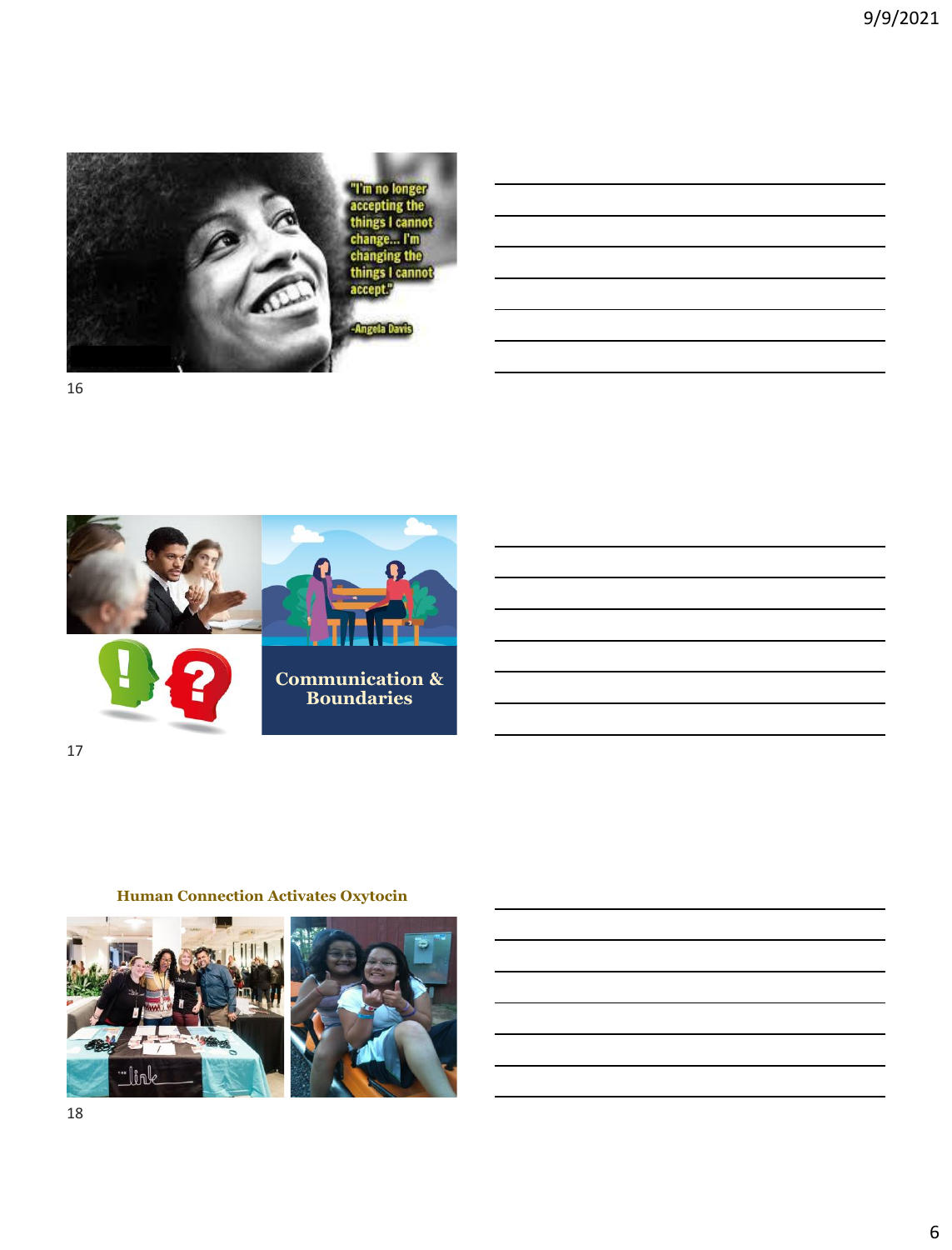

#### **Language to Help You Can you tell me the story about how you rescued me again?**

"Tell me what you need…"

"Tell me more about the problem…or Tell me what you think the problem is…"

**"Tell me"**

**Connect**

"Tell me about yesterday when I saw you and your client talking…"



**Tell me again** **what the vet did to the** 

➢ It's broad so it gives you the most information

Alexandra Carter, negotiation trainer for the United Nations and director of the Mediation Clinic<br>at Columbia University Law School, and author of Ask for More: 10 Questions to Negotiate<br>Aruthing – quoted in https://www.fa

## **Language to Help People Feel Heard**





**"I'm listening…"**

**"Can you fill me in…"**

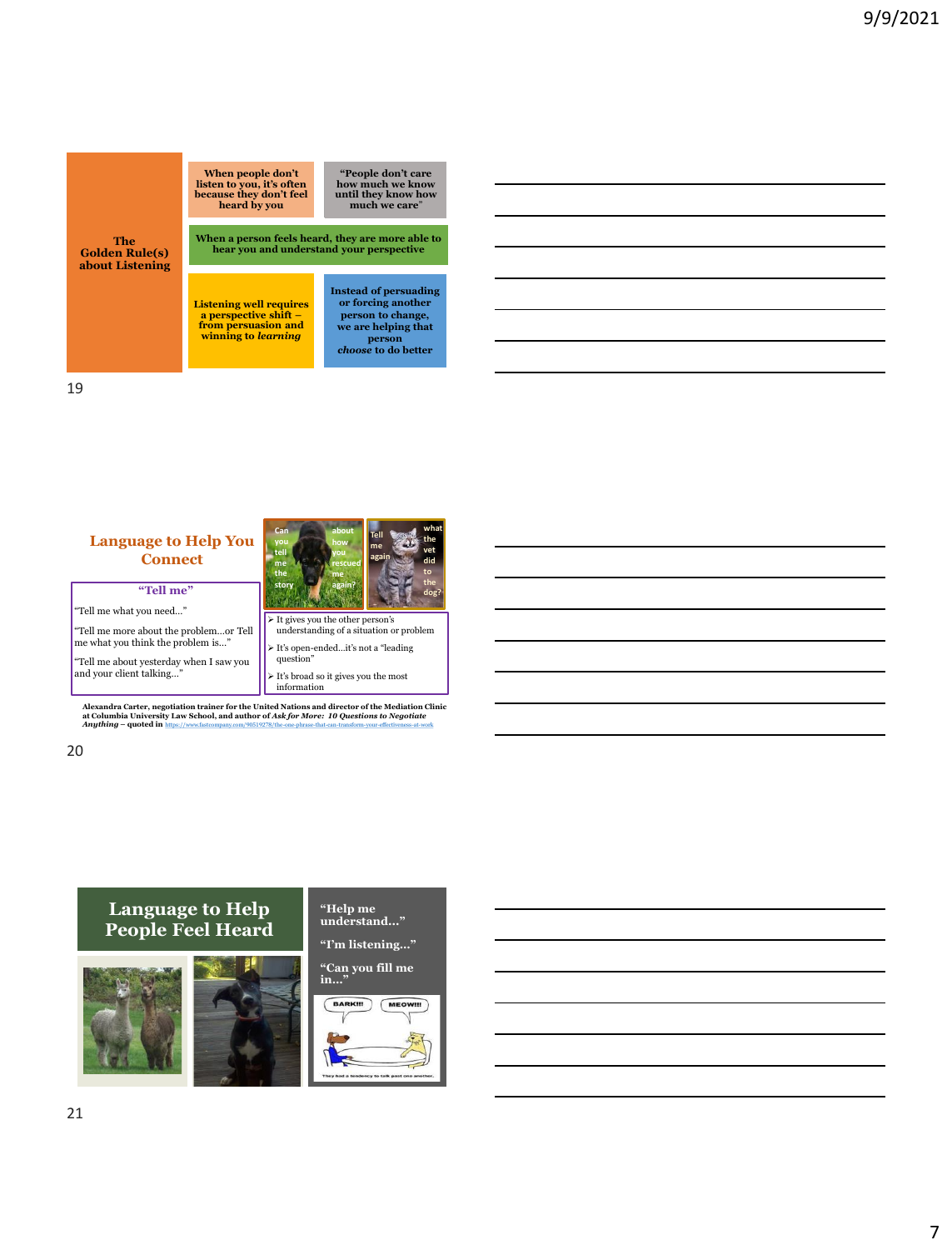**Tools, Strategies, Options to Help Resolve Conflicts Effectively**





**AN ETHICAL DESTINATION: How can we agree on a common solution that provides some benefit to both parties?** 

**Avoid "Winners & Losers"**

**Problem-solve together:** 

- What would improve the situation moving forward?
- $\blacksquare$  <br> What is a fair and workable way to resolve the conflict?
- Are there ways to satisfy both of our needs?



23

## **How You Say It Is More Important than What You Say**

*Don't Let Your Emotions Highjack Your Message*



**"People respond to how we make them feel." Debra Robe** 

w.inc.com/debraminuted..., audie is-moreimportant-than-what-yousay.html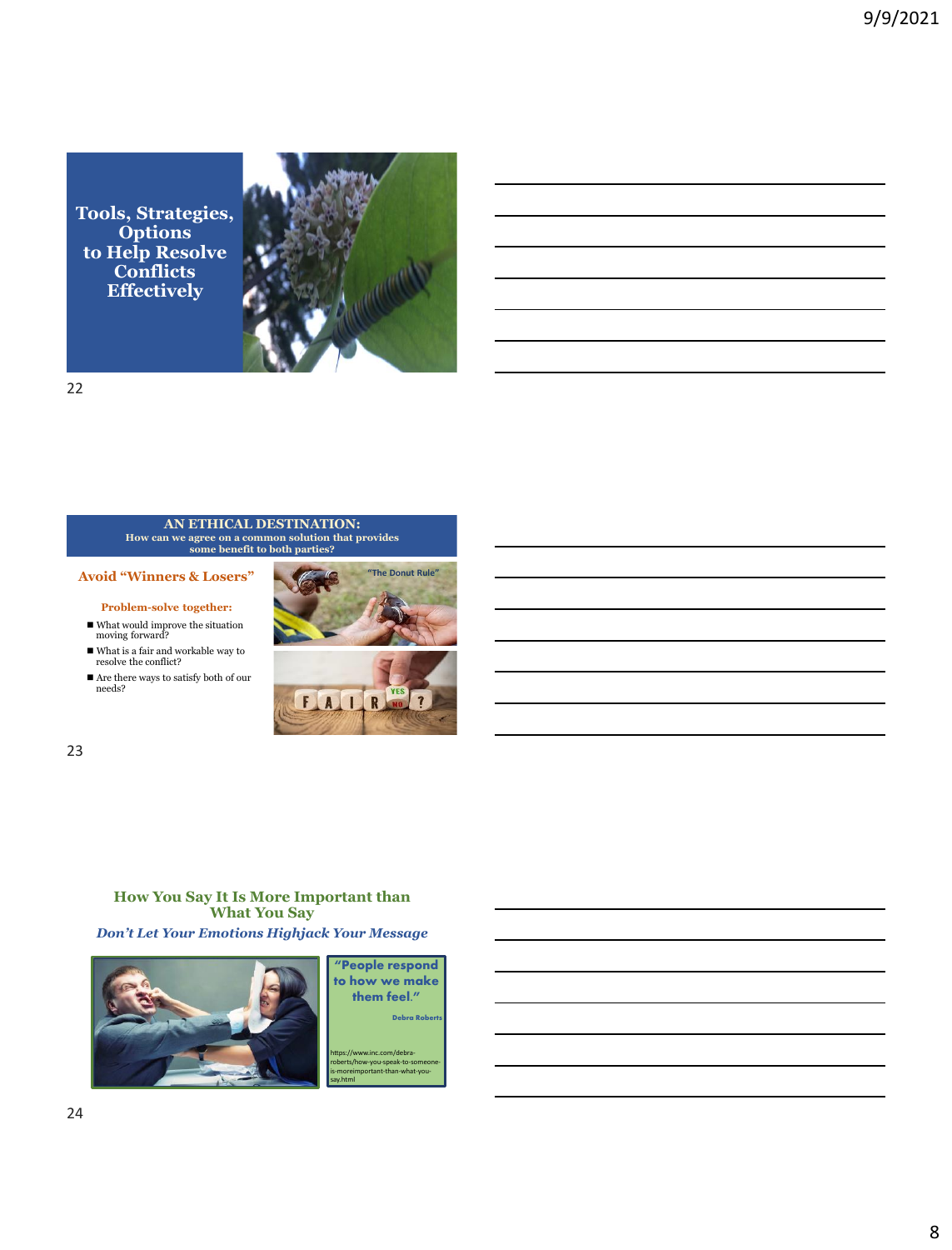## **Take Your Emotional Temperature…**

**Before Engaging in a Difficult Conversation… Ask Yourself, Are Your Emotions:**

- **Manageable**
- **Starting to heat up, or**
- **Threatening to boil over**



25



26



**"There is no hierarchy in a circle."**

#### **Solve Problems & Build Relationships without Using Power**

- **All staff have a voice in the issue**
- **Discuss what happened. or what the issue is**
- **Was harm done?**
- **How can each party take accountability to improve the situation?**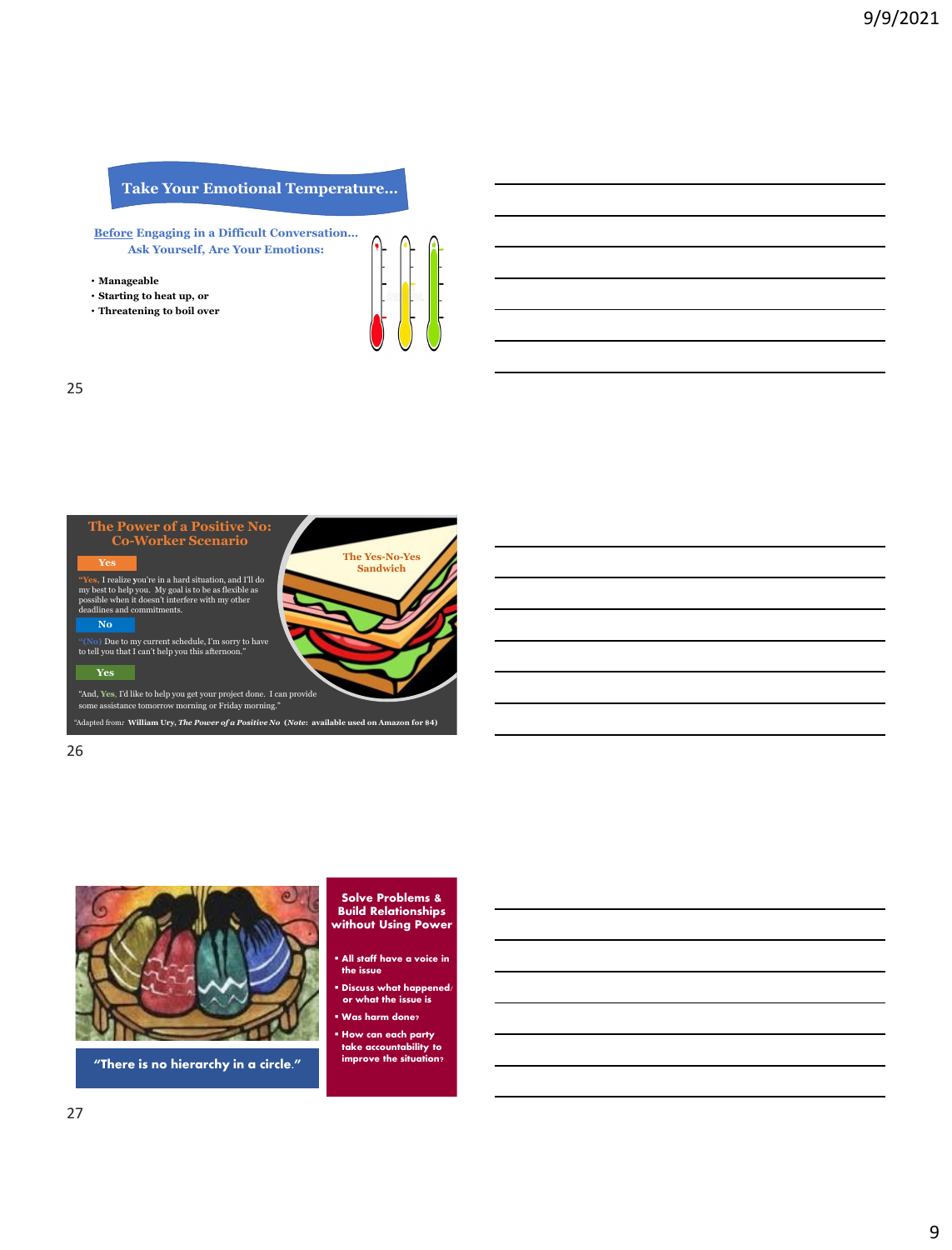#### **Treat Arguments Like a Motivational Interview**

**Preach** ("I'm right!")

**Prosecute** ("You're wrong!")

…these approaches rarely open anyone's mind.

**Interview:** Your role is to ask questions that help people consider their own reasons for change.

**Adam Grant, Ph.D., Organizational Psychologist, Wharton School/Univ. of Penn.**





**Example: Say you're a student at Hogwarts, and you want to help your uncle reject Voldemort. You might start like this:**

**Source: Adam Grant, Ph.D., Wharton School University of Pennsylvania**

29

28

**You**: I'd love to better understand your feelings about He-Who-Must-Not-Be-Named.

**Uncle**: Well, he's the most powerful wizard alive. Also, his followers promised me a fancy title.

**You**: Interesting. Is there anything you dislike about him?

**Uncle**: Hmm. I'm not crazy about all the urdering.

**You**: Well, nobody's perfect. What's stopped you from abandoning him? **Uncle**: I'm afraid he might direct the murdering toward me.

**You:** That's a reasonable fear — I've felt it too. Are there any principles that matter so deeply to you that you'd be willing to take that risk?



## **7 Steps for Effective Problem-Solving**

**(see the form in your Resource Packet)**

**Source: Tim Hicks,** *7 Steps for Effective Problem-Solving*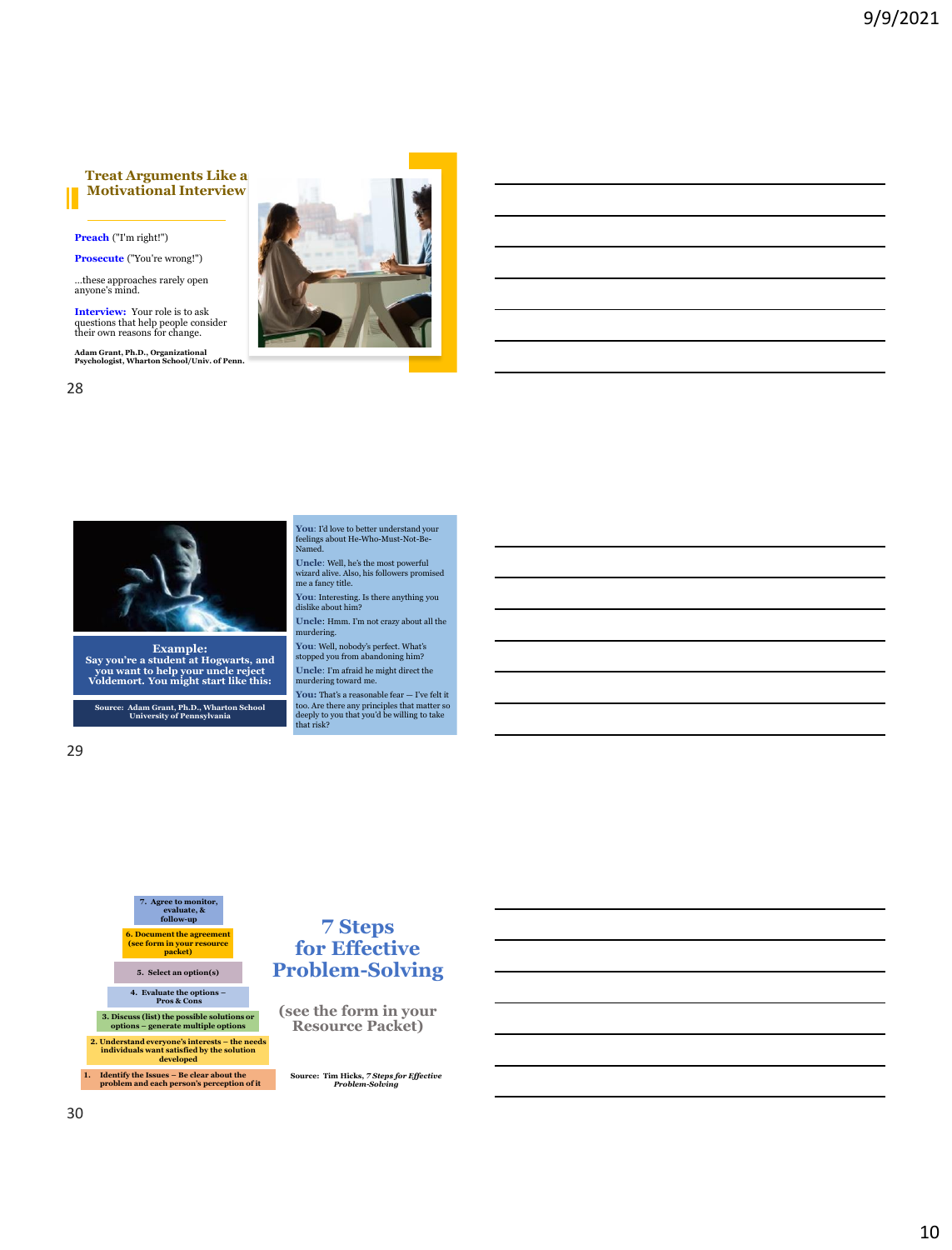





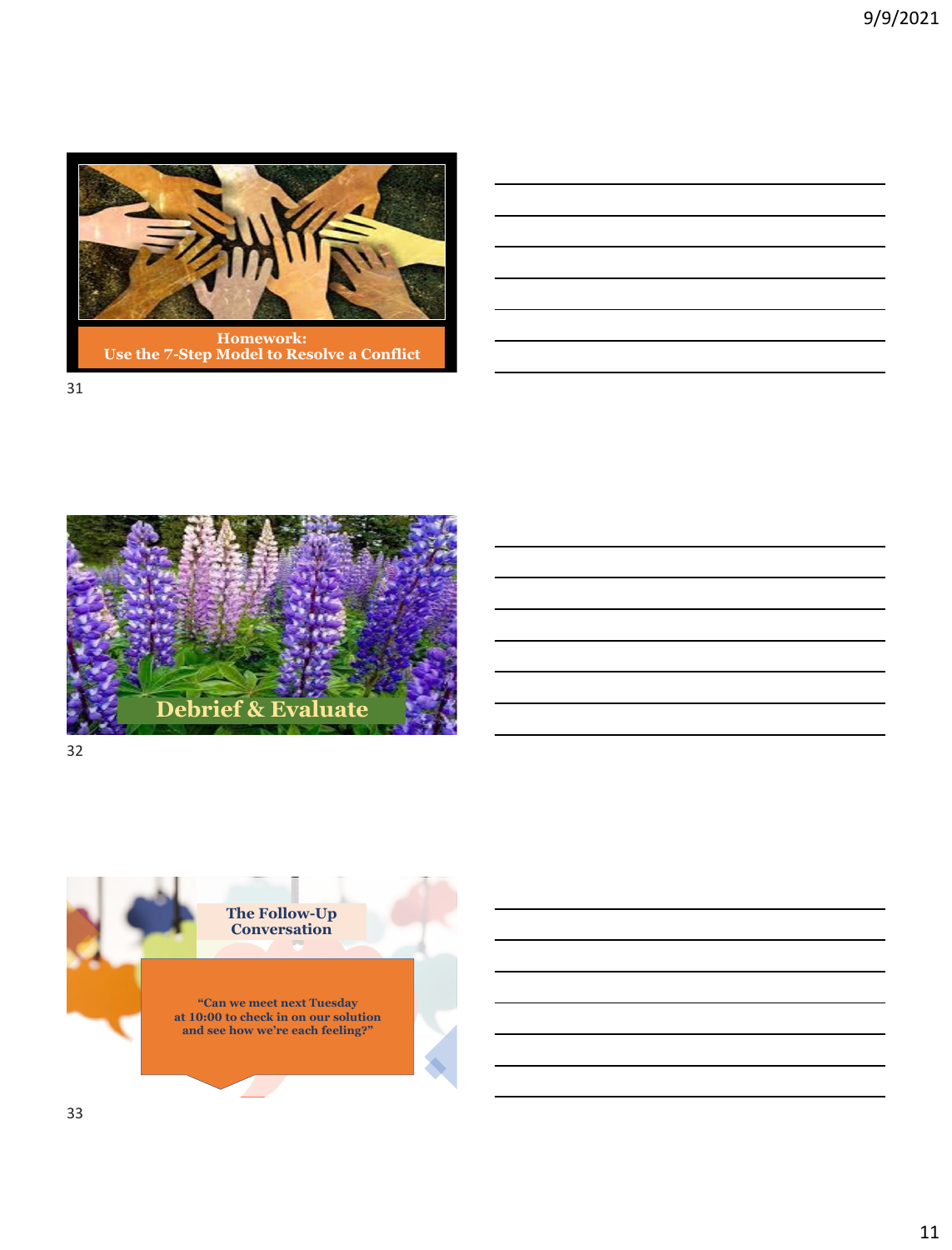|                                          | Did you resolve the real issue?                                                                    |
|------------------------------------------|----------------------------------------------------------------------------------------------------|
| Reflect on the                           | Did you feel that you upheld your values to<br>treat the other person with respect and<br>dignity? |
| <b>Conversation</b><br><b>Afterwards</b> | Would you be embarrassed if someone had<br>witnessed the interaction?                              |
|                                          | Was the relationship damaged?                                                                      |
|                                          | Are either of you "dreading" the follow-up<br>conversation to check-in?                            |





#### 35

#### **The Rules for Almost All Situations**

- **Give difficult information… kindly**
- **Treat people with high dignity and respect even during conflict**
- **Give choices in difficult circumstances**

# The Good News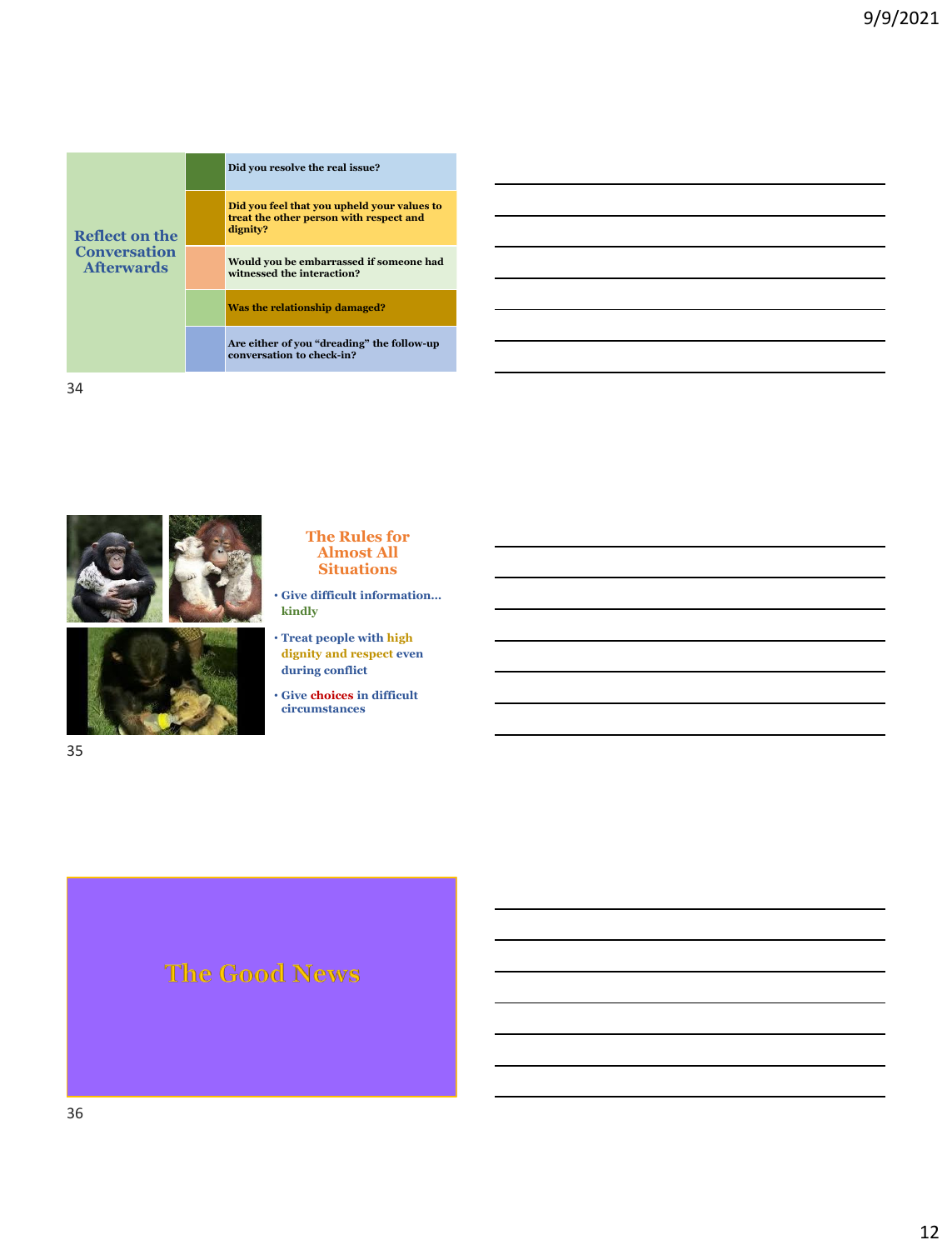#### **What Makes Work Meaningful**

**"Volumes of [research](https://www.researchgate.net/publication/12712628_A_Meta-Analytic_Review_of_Experiments_Examining_the_Effect_of_Extrinsic_Rewards_on_Intrinsic_Motivation) show that pursuing extrinsic rewards for work, such as money, actually hurts your interest in that work. For real satisfaction, you should [pursue intrinsic goals](https://www.theatlantic.com/family/archive/2021/01/checklist-achievements-happiness-boxes/617756/)—two in particular. The first is** *earned success***…. [Earned success instead gives you a sense of accomplishment \(which Seligman](https://positivepsychology.com/perma-model/) has shown is a source of happiness, and which strongly [predicts](https://positivepsychology.com/perma-model/) happiness at work) and professional efficacy (the idea that you are effective in your job, which pushes up [commitment to your occupation, also a good measure of job satisfaction\).](https://link.springer.com/article/10.1007/s10212-011-0069-2)  Employers who give clear guidance and feedback, reward merit, and encourage their employees to develop new skills are the most likely to give you those feelings. Look for a boss who acts that way—and if you have the opportunity,** *be* **that kind of boss."**

**Arthur C. Brooks, Harvard Kennedy School & Harvard Business School, Sept. 3, 2021, The Atlantic, [https://www.theatlantic.com/family/archive/2021/09/dream-job-](https://www.theatlantic.com/family/archive/2021/09/dream-job-values-happiness/619951/)values-happiness/619951/**

37

**Mutually Supportive Supervisory & Coworker Relationships are Essential**

**"Colleagues provide the most relevant source of information regarding one's sense of efficacy in professional life. When those relationships are strained, it is difficult to find meaningful confirmation of one's job performance."**

Christina Maslach and Miachel P.<br>Leiter, Understanding the burnout<br>experience: recent research and its<br>implications for psychiatry, World<br>Psychiatry, 2016 June; 15 (2), pp.103-<br>111

38



**ANY** 

**Landline: (218) 333-3832 Texts only please: (218) 760-9470**

**[https://www.linkedin.com/in/](https://www.linkedin.com/in/rebecca-becky-schueller-133510a8/) [rebecca-becky-schueller](https://www.linkedin.com/in/rebecca-becky-schueller-133510a8/)**l a **133510a8/**

**<https://www.bemidjiconsulting.com/> resources**



 $\neg$ an  $\neg$ a

 $\equiv$